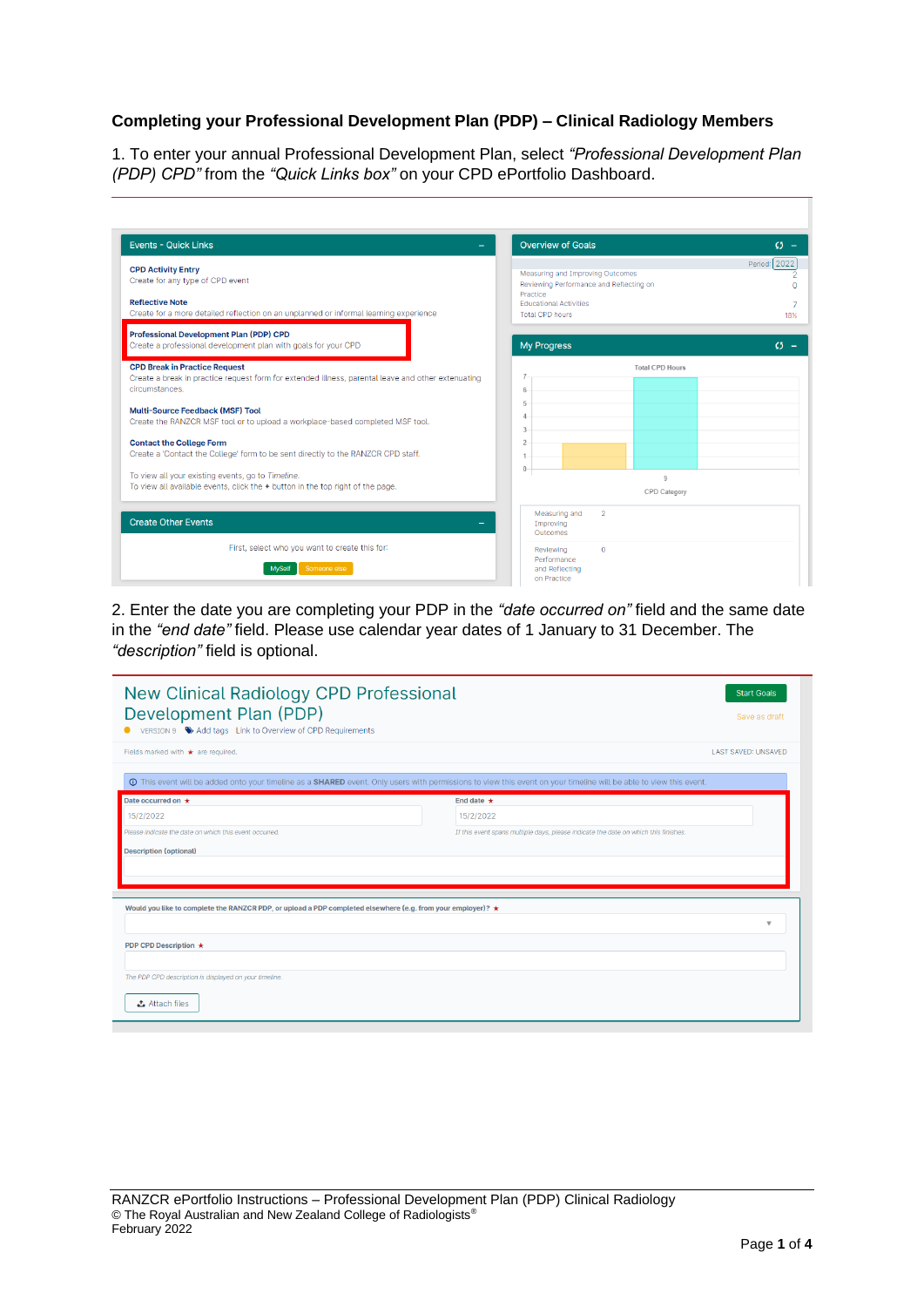3. There are two options available for completing your annual PDP

## **Option 1 – Using the RANZCR PDP template**

4. You can complete your PDP using the online form in the CPD ePortfolio by *selecting "I would like to complete the RANZCR PDP"* from the drop-down list. In the *"PDP description"* field, *type "completing RANZCR PDP"*. This assists the College with data collection

| <b>New Clinical Radiology CPD Professional</b><br>Development Plan (PDP)<br>VERSION 9 Add tags Link to Overview of CPD Requirements                                                                                                                                        |                                                                                                                                                                                 | <b>Start Goals</b><br>Save as draft |
|----------------------------------------------------------------------------------------------------------------------------------------------------------------------------------------------------------------------------------------------------------------------------|---------------------------------------------------------------------------------------------------------------------------------------------------------------------------------|-------------------------------------|
| Fields marked with $\star$ are required.                                                                                                                                                                                                                                   |                                                                                                                                                                                 | <b>LAST SAVED: UNSAVED</b>          |
|                                                                                                                                                                                                                                                                            | <b>O</b> This event will be added onto your timeline as a <b>SHARED</b> event. Only users with permissions to view this event on your timeline will be able to view this event. |                                     |
| Date occurred on *                                                                                                                                                                                                                                                         | End date $\star$                                                                                                                                                                |                                     |
| 15/2/2022                                                                                                                                                                                                                                                                  | 15/2/2022                                                                                                                                                                       |                                     |
| Please indicate the date on which this event occurred.                                                                                                                                                                                                                     | If this event spans multiple days, please indicate the date on which this finishes.                                                                                             |                                     |
|                                                                                                                                                                                                                                                                            |                                                                                                                                                                                 |                                     |
| Would you like to complete the RANZCR PDP, or upload a PDP completed elsewhere (e.g. from your employer)? $\star$<br>I would like to complete the RANZCR PDP<br>I would like to upload a PDP completed elsewhere<br>The PDP CPD description is displayed on your timeline. |                                                                                                                                                                                 |                                     |
| <b>△</b> Attach files                                                                                                                                                                                                                                                      |                                                                                                                                                                                 |                                     |

5. Once selected, the page expands to show the instructions as well as the first goal field. Complete the goal field and select add another goal as required. Once goals are listed, include a due date in the marked field. You do not need to add a target so do not click on the "*Add goal target"* button.

| Goal #1                                                                                                              |
|----------------------------------------------------------------------------------------------------------------------|
| Goal title $\star$                                                                                                   |
|                                                                                                                      |
| <b>Goal description</b>                                                                                              |
|                                                                                                                      |
| <b>Targets</b>                                                                                                       |
| Targets break down goals into smaller objectives. It is possible to have multiple targets attached to a single goal. |
| Add goal target (optional)                                                                                           |
| + Add another goal                                                                                                   |
| ue date for all the goals in this section $\star$                                                                    |
|                                                                                                                      |
|                                                                                                                      |
| In order to create and inititate these goals, please click 'start goals' below.                                      |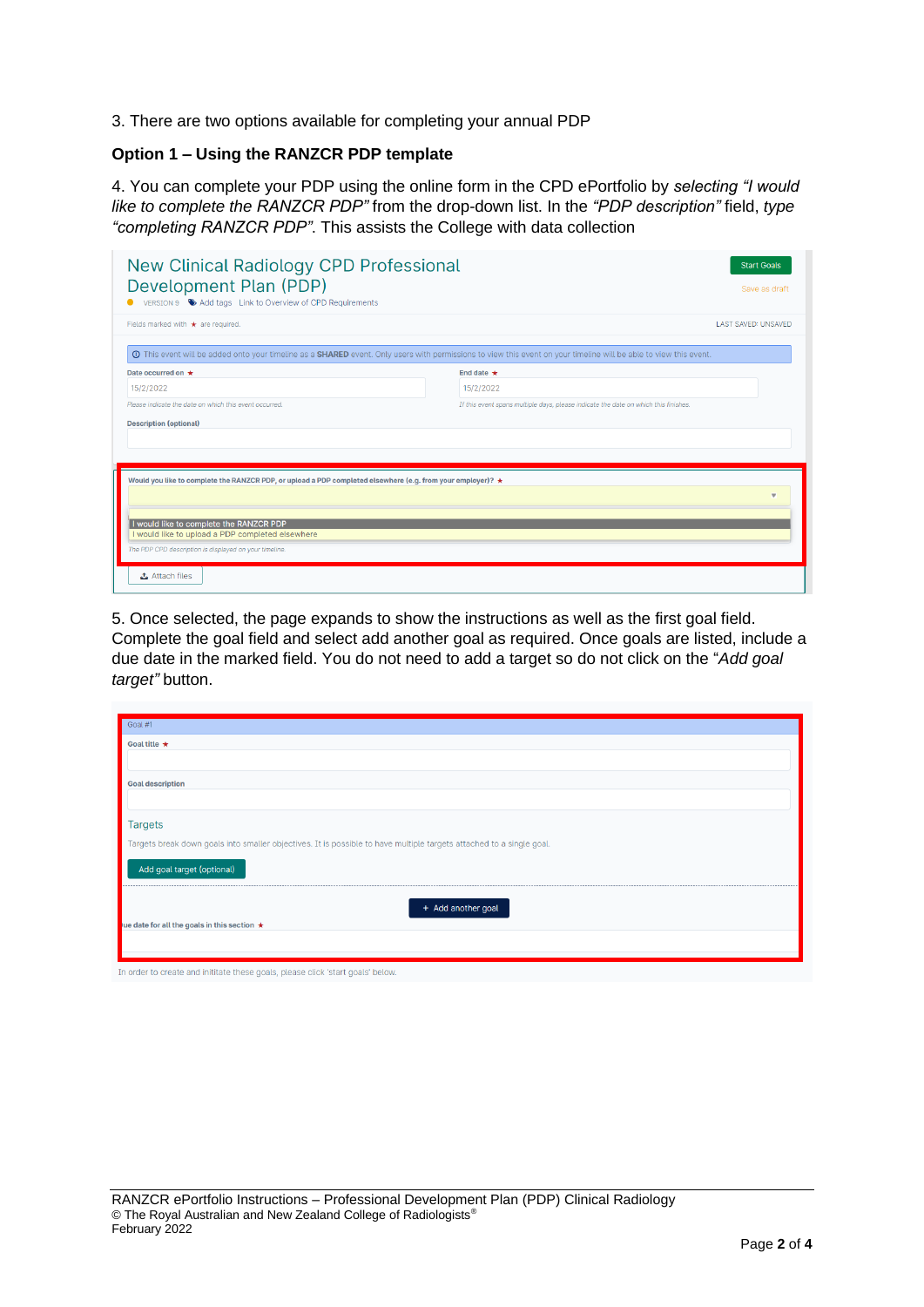6. Once goals are finalised, select green *"Start goals"* button on the top right-hand corner of the page

| New Clinical Radiology CPD Professional Development Plan (PDP)<br>Add tags Link to Overview of CPD Requirements<br>. With whom has this plan been discussed? | Save as draft<br><b>Start Goals</b> |
|--------------------------------------------------------------------------------------------------------------------------------------------------------------|-------------------------------------|
| Custom goals                                                                                                                                                 |                                     |
| Here you are able to create a set of custom goals. Enter a goal title to begin and then optionally attach a target for this goal.                            |                                     |
| Goal #1                                                                                                                                                      |                                     |
| Goal title *                                                                                                                                                 |                                     |
| <b>Goal description</b>                                                                                                                                      |                                     |
| <b>Targets</b>                                                                                                                                               |                                     |
| Targets break down goals into smaller objectives. It is possible to have multiple targets attached to a single goal.                                         |                                     |
| Add goal target (optional)                                                                                                                                   |                                     |
| + Add another goal<br>Due date for all the goals in this section $\star$                                                                                     |                                     |
|                                                                                                                                                              |                                     |

## **Option 2 – using a copy of your own PDP (e.g. from an employer, external provider**)

7. You can upload a copy of your own PDP that you may have completed as part of your employer's annual performance appraisal process, an external provider, or by using another suitable PDP template. To upload your own PDP, select *"I would like to upload a PDP completed elsewhere".*

8. In the *"PDP CPD Description*" field indicate where you completed your PDP, or what format e.g. completed with employer, completed through an external provider, completed using another chosen template.

| Would you like to complete the RANZCR PDP, or upload a PDP completed elsewhere (e.g. from your employer)? ★ |  |
|-------------------------------------------------------------------------------------------------------------|--|
| I would like to upload a PDP completed elsewhere                                                            |  |
| PDP CPD Description $\star$                                                                                 |  |
|                                                                                                             |  |
| The PDP CPD decerintion is displayed on your timeline                                                       |  |
| <b>△</b> Attach files                                                                                       |  |

9. Then click *"attach file"* button and attach the relevant file either by dragging and dropping the file in the indicated area, or click the grey shaded area to choose from your files

| Would you like to complete the RANZCR PDP, or upload a PDP completed elsewhere (e.g. from your employer)? ★<br>I would like to upload a PDP completed elsewhere<br>PDP CPD Description ★<br>The PDP CPD description is displayed on pur timeline.<br><b>소</b> Attach files<br>The document you upload here will default to be shared with anyone that has permission to view your portfolio. If you require this to be private then please change the status<br>after upload is complete.<br>Drag and drop documents here or Click to select from your device |                              |  |
|---------------------------------------------------------------------------------------------------------------------------------------------------------------------------------------------------------------------------------------------------------------------------------------------------------------------------------------------------------------------------------------------------------------------------------------------------------------------------------------------------------------------------------------------------------------|------------------------------|--|
|                                                                                                                                                                                                                                                                                                                                                                                                                                                                                                                                                               |                              |  |
|                                                                                                                                                                                                                                                                                                                                                                                                                                                                                                                                                               |                              |  |
|                                                                                                                                                                                                                                                                                                                                                                                                                                                                                                                                                               |                              |  |
|                                                                                                                                                                                                                                                                                                                                                                                                                                                                                                                                                               |                              |  |
|                                                                                                                                                                                                                                                                                                                                                                                                                                                                                                                                                               |                              |  |
|                                                                                                                                                                                                                                                                                                                                                                                                                                                                                                                                                               |                              |  |
|                                                                                                                                                                                                                                                                                                                                                                                                                                                                                                                                                               |                              |  |
|                                                                                                                                                                                                                                                                                                                                                                                                                                                                                                                                                               |                              |  |
|                                                                                                                                                                                                                                                                                                                                                                                                                                                                                                                                                               |                              |  |
|                                                                                                                                                                                                                                                                                                                                                                                                                                                                                                                                                               |                              |  |
|                                                                                                                                                                                                                                                                                                                                                                                                                                                                                                                                                               |                              |  |
|                                                                                                                                                                                                                                                                                                                                                                                                                                                                                                                                                               |                              |  |
|                                                                                                                                                                                                                                                                                                                                                                                                                                                                                                                                                               |                              |  |
|                                                                                                                                                                                                                                                                                                                                                                                                                                                                                                                                                               |                              |  |
|                                                                                                                                                                                                                                                                                                                                                                                                                                                                                                                                                               |                              |  |
|                                                                                                                                                                                                                                                                                                                                                                                                                                                                                                                                                               |                              |  |
|                                                                                                                                                                                                                                                                                                                                                                                                                                                                                                                                                               |                              |  |
|                                                                                                                                                                                                                                                                                                                                                                                                                                                                                                                                                               |                              |  |
|                                                                                                                                                                                                                                                                                                                                                                                                                                                                                                                                                               | Filter by docs/folders names |  |

RANZCR ePortfolio Instructions – Professional Development Plan (PDP) Clinical Radiology © The Royal Australian and New Zealand College of Radiologists® February 2022